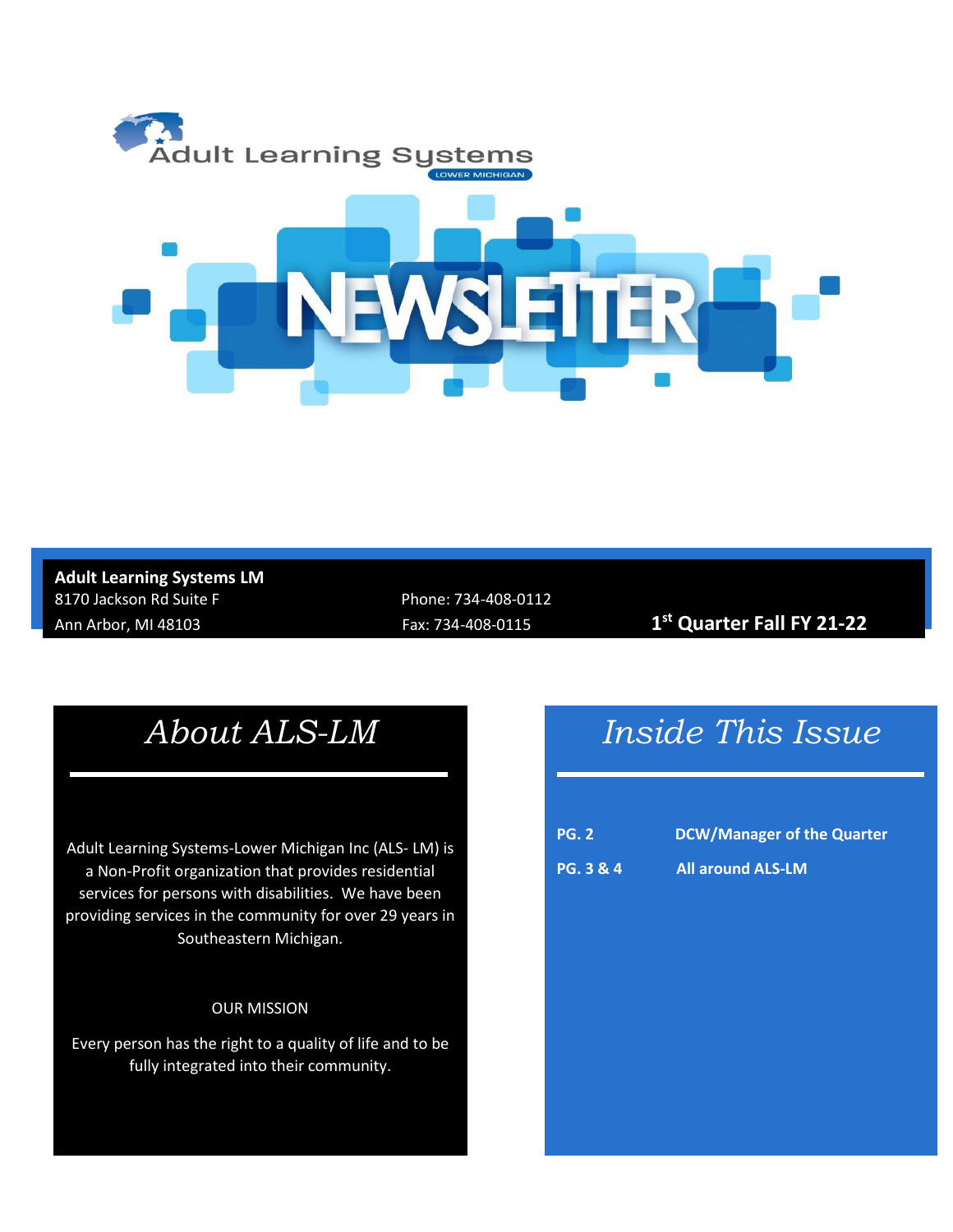#### Awards

Each quarter we have ALS-LM employees nominate a Direct Care Worker who they think deserves recognition for their hard work. Anyone, even managers, can nominate a worker. Two nominees will be selected from Macomb County, and one will be selected from the rest of the counties combined. An email will be sent at the beginning of each quarter to place your nomination so please don't forget to put your nomination in!

ALS-LM also recognizes 1 manager each quarter. The manager of the quarter is picked by the Regional Directors.

#### **DCW of the 1st Quarter Winners**

#### **Kezni Thomas (Washtenaw)**



*Kezni goes above and beyond to ensure consumers are cared for properly. She picks up extra shifts and comes in early to assist with call offs and consumer needs.*

#### **Dalton Nicoll (Livingston)**



*Dalton is very flexible with his schedule, coming in early and staying late when needed. He is very good with the participants and is always pleasant to be around.*

#### **Henrietta Mayle (Macomb)**



*Lynn has been working all different shifts and overtime to meet site needs. She has worked many holidays this past year to be a team player. She donated Christmas gifts to the ladies at Newport. She has a great sense of humor and keeps the ladies going.*

#### **Manager of the 1st Quarter Winner**

#### **Angel Price (Monroe)**



*Angel works at our Vivian Group Home in Monroe. She is always working around her consumers and staff needs. She took over as a supervisor in a time of need. She plans outings for the consumers in the home. Angel goes above and beyond to ensure her consumers are cared for. She is a great asset to the ALS-LM team.*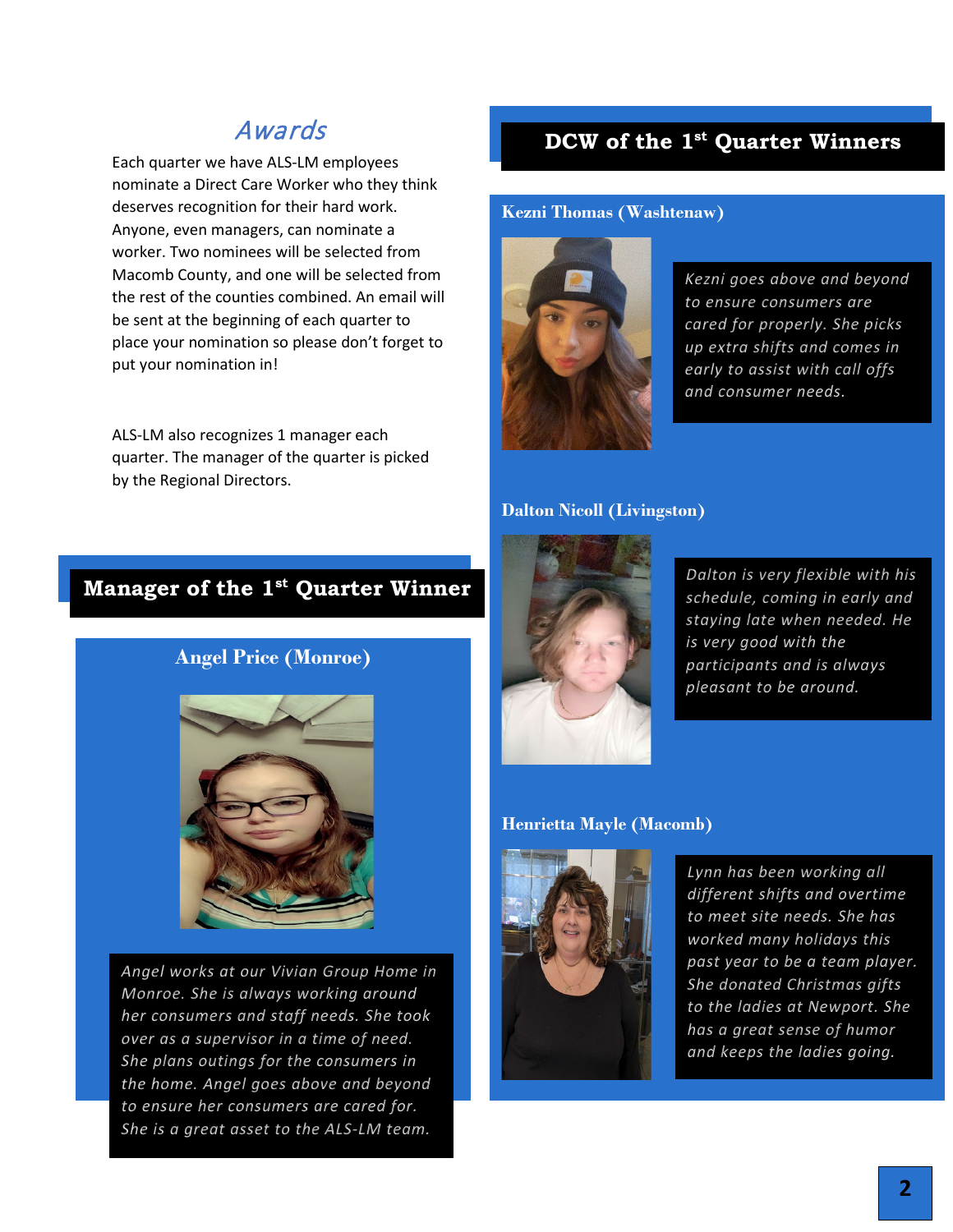# **All around ALS-LM**



**ALS-LM employee Leah Ray graduated from Eastern Michigan University with a Bachelor of Education. She graduated magna cum laude. She has worked at our Jamestown Group Home for 5 years. Congratulations!**

# **Congrats Grad!**

**Jenny and Paulette from our Bayridge Group Home worked as a team to peel and slice potatoes. After their mission was complete, they decided to play a game of uno!**